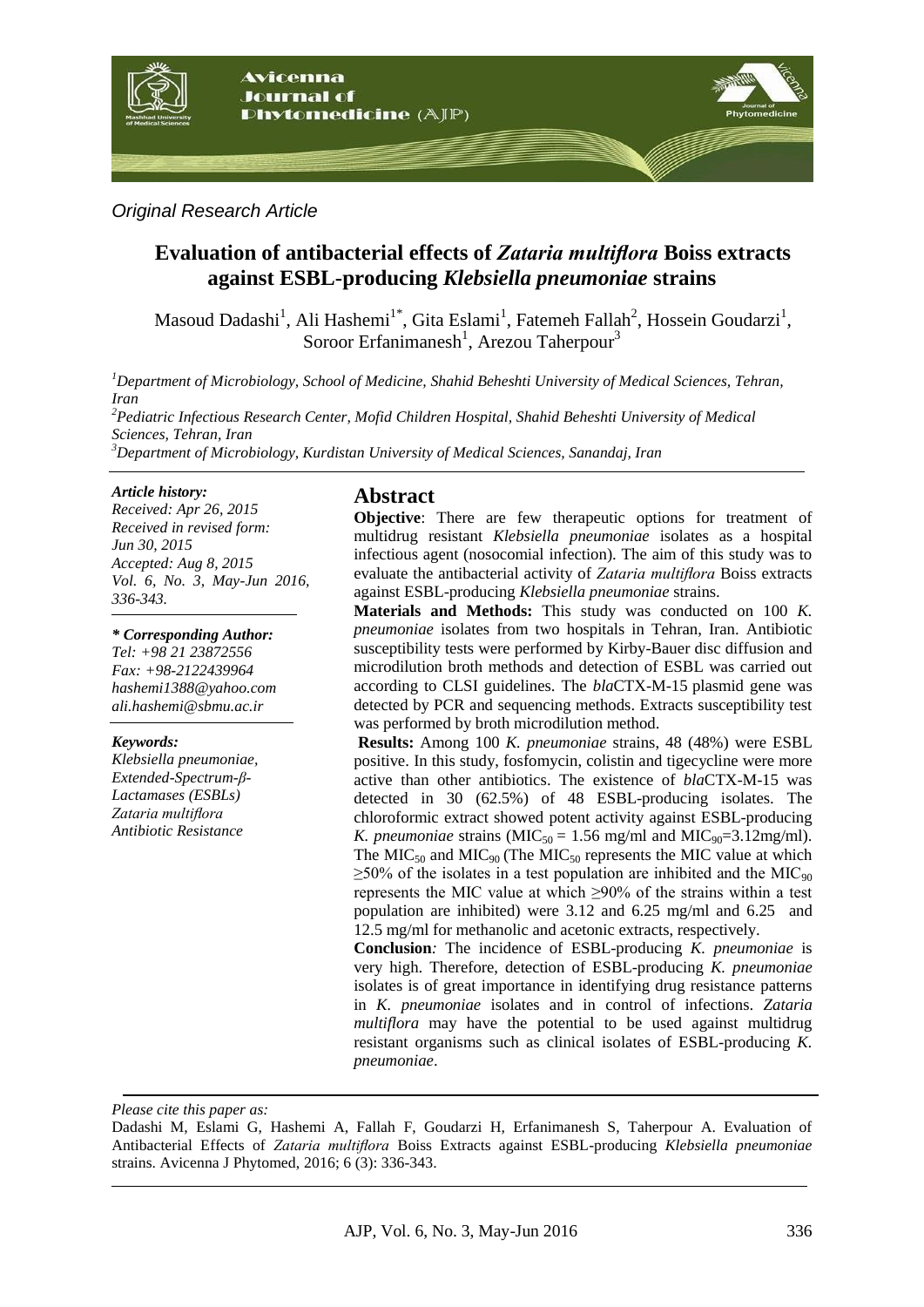# **Introduction**

In the last decades, Extended-Spectrumβ-Lactamases (ESBLs) in Gram negative bacilli have appeared as a significant mechanism of resistance to antibiotics (Bradford, 2001; Pagani et al., 2000; Sirot et al., 1987). The genes encoding ESBLs are usually found on plasmids, along with genes encoding mechanisms of resistance to cephalosporins, aminoglycosides and other antibiotics. *Klebsiella pneumoniae*  isolates harboring ESBLs are significantly more frequently found to be resistant to quinolones than non-ESBL-producing strains (Khayr et al., 2000; Martinez-Martinez et al., 1999). Most commonly, ESBLs derive from genes for TEM-1, TEM-2 or SHV-1 β-lactamases by mutations that modify the amino acid structure around the active site of these enzymes (Nukaga et al., 2003). *K. pneumoniae* may lead to blood stream infections, community and ventilatoracquired pneumoniae (VAP), urinary tract, intra-abdominal pathologies, and central venous line-related infections. *K. pneumoniae* is among the most important causes of both hospital and communityacquired serious bacterial infections in humans (Orencia et al., 2001).

Before introducing antibiotics and other modern pharmaceuticals, natural products had been used as a traditional medicine. Some plants have incredible effects in treatment of infectious diseases. Therefore, local communities use about 10% of all plants to treat numerous infections. However, less than 1% of them were documented by modern scientists. The popularity of these plants is a trigger to determine antimicrobial substances and their efficacy to treat infectious diseases (Betoni et al., 2006). Plants are rich in an extensive variety of secondary metabolites such as tannins, alkaloids and flavonoids which have been found to have antimicrobial properties, *in vitro* (Lewis and Ausubel, 2006). A number of phytotherapy manuals have suggested

various medicinal plants for treating infectious diseases due to their fewer side effects and lower toxicity (Lee et al., 2007). There are several reports about the antimicrobial activity of herbal extractions. According to WHO reports, the best source to obtain drugs are medicinal plants (Al Akeel et al., 2014). Then, it is thoroughly clarified that plant product recognition is very important to find their possible therapeutic properties (Cowan, 1999). There are few plants that are effective against multidrug resistant bacteria, including the ESBL-producing *Escherichia coli* and *K. pneumoniae*  (Devatkal et al., 2013). A member of *Labiatae* family is *Zataria multiflora* Boiss (Avishan-e-Shirazi) that grows wild in central and southern parts of Iran. It is useful as an antiseptic, analgesic and carminative agent (Zomorodian et al., 2011). A number of Gram-positive and Gram-negative bacteria are sensitive to *Z. multiflora* antibacterial activity (Zomorodian et al., 2011). The present study was done to determine antibacterial activity of extracts of *Z. multiflora*on against ESBL-producing *K. pneumoniae* strains.

# **Materials and Methods Bacterial isolates**

From October 2012 to May 2013, 100 non-duplicate non-consecutive *K. pneumoniae* that belonged to males 55 (55%), females 45 (45%) were collected from hospitalized patients from Mofid Children and Taleghani Hospitals, Tehran, Iran. The isolates were stored at -20 $\degree$ c in trypticase soy broth containing 20% glycerol.

# **Antimicrobial susceptibility testing**

Antimicrobial susceptibility of each *K. pneumoniae* isolate was determined by the Kirby-Bauer disk diffusion method (Mast Group, Merseyside, UK) on Mueller Hinton agar (Merck, Germany) and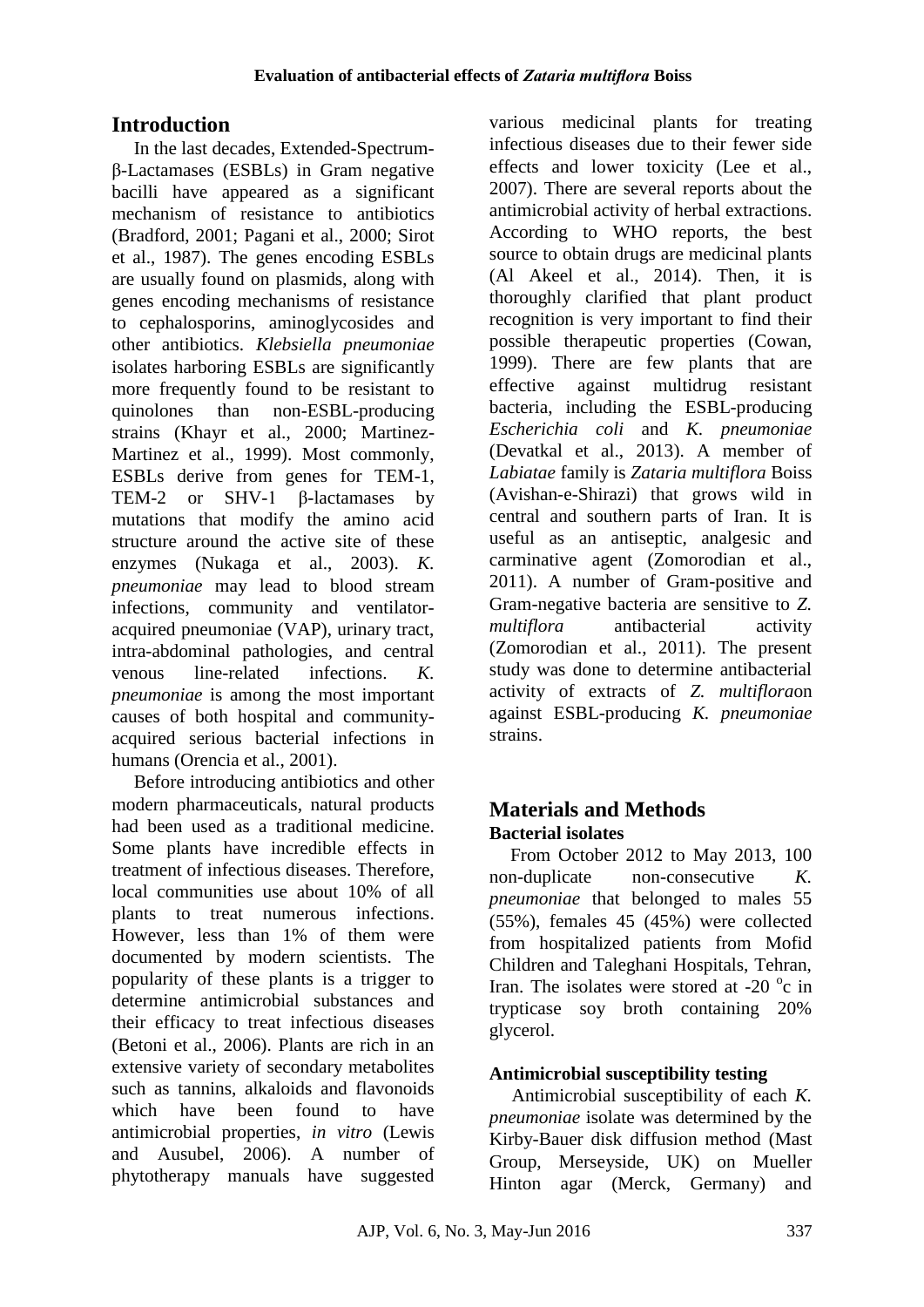interpreted as recommended by Clinical Laboratory Standards Institute (CLSI , 2012) or FDA breakpoints (Tigecycline) guidelines. Disks of penicillins [ piperacillin (PIP, 100 μg), ampicillin (AMP,10 μg)], beta lactam/beta lactamase inhibitor combinations [piperacillin] tazobactam (PTZ,  $100/10 \mu g$ ), cephems [ceftazidime (CAZ, 30 μg), cefotaxime (CTX, 30 μg), cefepime (FEP, 30 μg), ceftriaxone (CRO, 30 μg), cefpodoxime (CPD, 30 μg)], monobactams [aztreonam (ATM, 30 μg)], carbapenems [imipenem (IPM, 10 μg), meropenem (MEM, 10 μg), doripenem (DOR, 10 μg), ertapenem (ETP, 10 μg)], aminoglycosides [gentamicin (GEN,10 μg), Amikacin (AK, 30 μg)], Tetracyclines [Tetracycline (TE,10 μg)], Fluoroquinolones [Ciprofloxacin (CIP, 5 μg)], [trimethoprim-sulfamethoxazole (TS, 2.5 μg)], Fosfomycins [fosfomycin/trometamol (FOT, 200 μg) ] and tigecycline (TGC, 15 μg) were used and *Escherichia coli* American Type Culture Collection 25922 was used as a control strain. Minimum Inhibitory Concentration (MIC) was determined by broth microdilution method following CLSI guidelines (CLSI, 2012).

## **Phenotypic detection of β-lactamases**

Detection of ESBLs was tested for all the isolates by Combination Disk Diffusion Test (CDDT) containing ceftazidime (CAZ) and cefotaxime (CTX) with CAZ 30µg+CA 10 µg and CTX 30µg+CA 10µg per disc (Mast Group, Merseyside, UK). The zone of inhibitions was compared for the CTX, CAZ discs with that of the CAZ 30µg+ Clavulanic (CA) 10 µg and CTX 30µg+ CA 10 disc. An increase in zone diameter of  $\geq$ 5mm in the presence of clavulanic acid indicated the presence of ESBL in the test organism. *E. coli* ATCC 25922 and *K. pneumoniae* ATCC700603 were used as negative and positive controls for ESBL production, respectively (CLSI, 2012).

### **Detection of resistance gene by PCR**

Plasmids DNA were prepared by Plasmid Mini Extraction Kit (Bioneer Company, Korea). Amplification for CTX-M-15 gene was performed with primers  $CTX-M-15-F$  (5'-CGTCGGTGACGATTTTAGCC-3′) and  $CTX-M-15-R$  (5'-ACCGTCACGCTGTTGTTAGG -3'). Amplification was carried out with the flowing thermal cycling conditions: 5 min at 94°C and 36 cycles of amplification consisting of 1 min at 94°C, 1 min at 55°C, and 1 min at 72°C, with 5 min at 72°C for the final extension. DNA fragments were analyzed by electrophoresis in a 1% agarose gel at 95 V for 45 min in 1X TBE containing ethidium bromide.

# **Sequencing**

The PCR purification kit (Bioneer Co., Korea) was used to purify PCR products and sequencing of forward strand was performed by the Bioneer company (Korea). The nucleotide sequences were analyzed with Chromas 1.45 and MEGA-4 software's and BLAST in NCBI.

# **Plant material**

## *Source, Collection and Identification*

During 2012, leaves of *Zataria multiflora* Boiss were collected from Fars province in Iran. Voucher specimens (TMRC1429) have been deposited in the herbarium of Traditional Medicine and Materia Medica Research Center (TMRC), Shahid Beheshti University of Medical Sciences, Tehran, Iran.

## **Extraction method**

Leaves of the *Zataria multiflora* Boiss plant (400g) were dried at  $25^{\circ}$ C and then powdered using a mechanical grinder. Ten grams of dried plant was soaked in 100 ml methanol (96%, v/v), acetone (99% purity) and chloroform (99.4**%**  purity) (Merck, Germany) separately for a period of 48 hours without any heating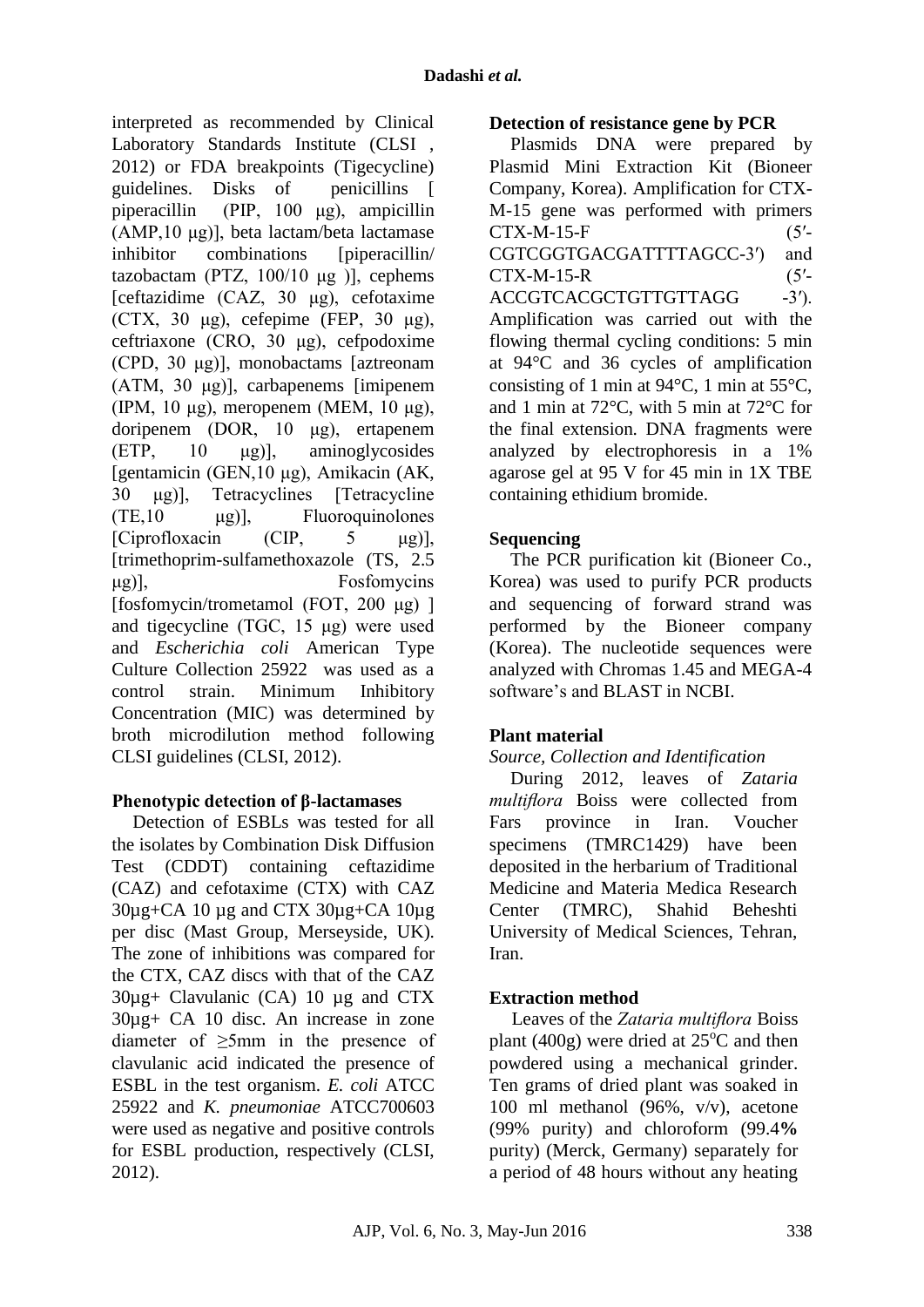procedure. Each extract was first filtered through a Whatman No. 1 filter paper and then through a 0.45 µm membrane filter. The filtrate was evaporated under reduced pressure in vacuum evaporator and stored at  $4^{\circ}$ C. After drying, extracts were stored at -20<sup>o</sup>C.

# **Determination of MIC by broth Microdilution**

The minimum inhibitory concentration (MIC) of the extracts was determined (CLSI, 2012). *Zataria multiflora* Boiss extracts were diluted with 2% DMSO to yield concentrations ranging from 25 to 0.19 mg/ml. Cationadjusted Muller Hinton broth was used as broth medium. After shaking, 0.1 ml of each extract was added to each well of 96-well microtiter plates. Microbial suspensions were adjusted to 0.5 MacFarland and diluted 1:10 to yield  $1\times10^{7}$  CFU/ml and to each well, 0.005 ml of the bacterial inoculum was seeded. Control line with no bacterial inoculation and *Escherichia coli* ATCC 25922 were simultaneously maintained. Microplates

were incubated aerobically at 37°c for 18-24 hours. The lowest concentration of the extracts that showed no visible bacterial growth was reported as the MIC.

# **Results**

Among the 100 *K. pneumoniae* strains, 48 (48%) were ESBL positive. The lowest rates of resistance in isolates were observed for fosfomycin 3 (3%), tigecycline 5  $(5\%)$  and colistin 0  $(0.0\%)$ (Table 1). The existence of *bla*CTX-M-15 was detected in 30 (62.5%) of 48 ESBLproducing isolates (Figure1). MIC results for studied isolates are shown in Table 2. The chloroformic extract showed higher activity against ESBL-producing *K. pneumoniae* strains  $(MIC_{50} = 1.56$  mg/ml and  $MIC<sub>90</sub>=3.12mg/ml$ . The  $MIC<sub>50</sub>$  and  $MIC<sub>90</sub> were 3.12 mg/ml and 6.25 mg/ml$ and 6.25 mg/ml and 12.5 mg/ml for methanolic and acetonic extracts, respectively.

Table 1. Antimicrobial drug–resistance patterns of 100 *K. pneumoniae* isolates

| <b>Antibiotic</b>                      | <b>Resistant</b>              | <b>Intermediate</b> | <b>Sensitive</b>              |
|----------------------------------------|-------------------------------|---------------------|-------------------------------|
|                                        | No $\left(\frac{0}{0}\right)$ | No $(\% )$          | No $\left(\frac{9}{6}\right)$ |
| Aztreonam $(10 \mu g)$                 | 56                            | 8                   | 36                            |
| Meropenem $(10 \mu g)$                 | 20                            | 10                  | 70                            |
| Gentamicin( $10 \mu g$ )               | 36                            | 4                   | 60                            |
| Ciprofloxacin $(30 \mu g)$             | 53                            | 7                   | 40                            |
| Amikacin $(30 \mu g)$                  | 26                            | 4                   | 70                            |
| Imipenem $(10 \mu g)$                  | 20                            | 10                  | 70                            |
| Cefotaxime $(30 \mu g)$                | 57                            | 3                   | 40                            |
| Cefepime(FEP, $30 \mu g$ )             | 37                            | 10                  | 53                            |
| Tetracycline(TE,10 µg)                 | 50                            | 7                   | 43                            |
| Ampicillin(AMP,10 $\mu$ g)             | 73                            | 7                   | 20                            |
| Piperacillin(PIP, $100 \mu g$ )        | 57                            | 3                   | 40                            |
| Ceftriaxone(CRO, 30 μg)                | 56                            | 4                   | 40                            |
| $Cefpodoxime(CPD,30\mu g)$             | 64                            | 6                   | 30                            |
| Tigecycline(TGC,15µg)                  | 5                             | 30                  | 65                            |
| Doripenem(DOR,10 µg)                   | 20                            | 10                  | 70                            |
| Ertapenem $(ETP, 10 \mu g)$            | 20                            | 10                  | 70                            |
| Piperacillin/Tazobactam (PTZ,100/10µg) | 29                            | 10                  | 61                            |
| Fosfomycin/Trometamol (FOT, 200 μg)    | 3                             | 12                  | 85                            |
| Ceftazidime $(30 \mu g)$               | 54                            | 6                   | 40                            |
| Colistin $(C0,10 \mu g)$               | $\mathbf{0}$                  | $\mathbf{0}$        | 100                           |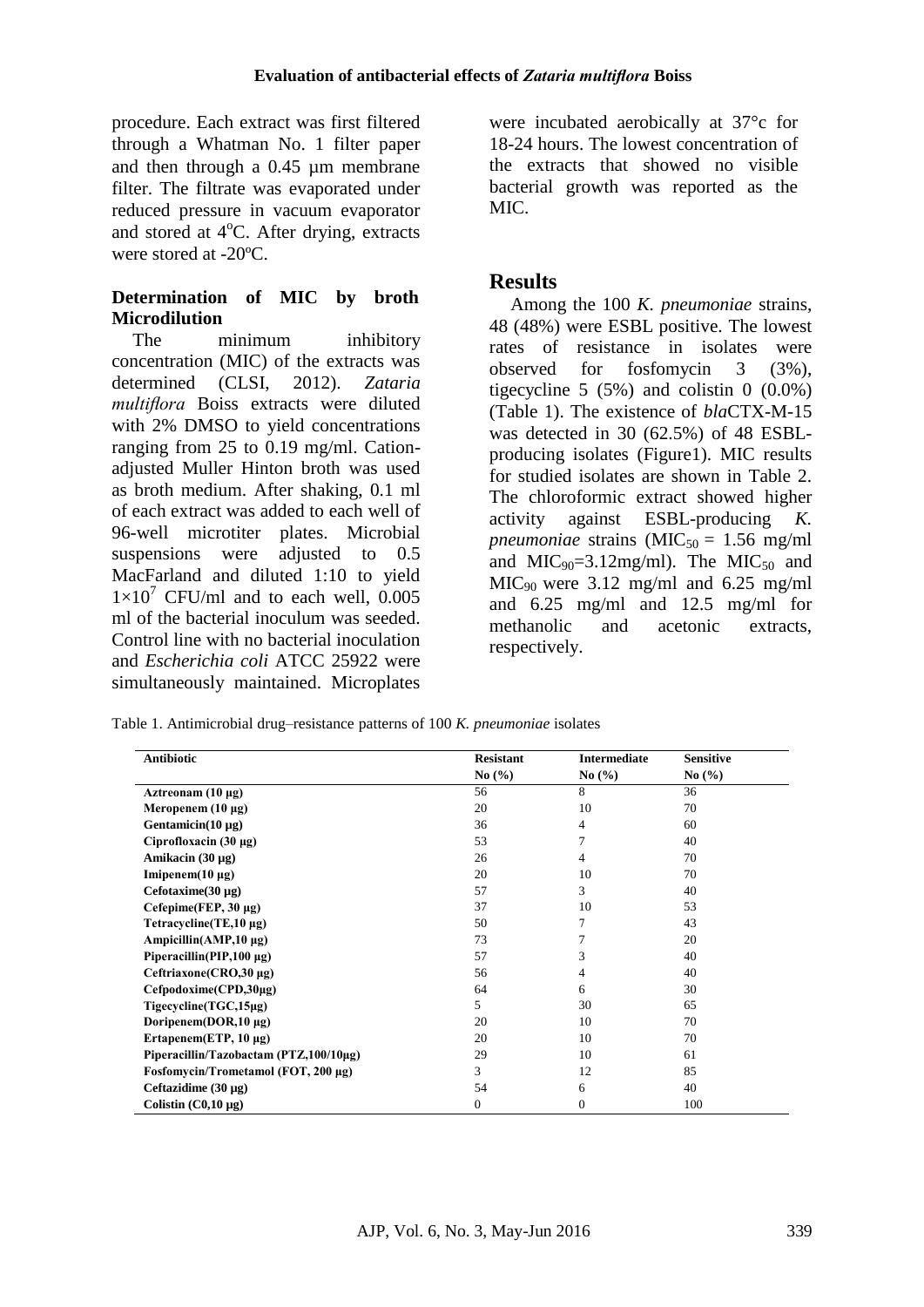

Figure 1. PCR amplification of CTX-M-15 gene. Lane M: DNA size marker. Lane P: Positive control. Lane 1,2,3 and 4; CTX-M-15 (213bp), genes positive isolates.

The  $MIC<sub>50</sub>$  represents the MIC value at which  $>50\%$  of the isolates in a test population are inhibited and the  $MIC<sub>90</sub>$ represents the MIC value at which  $\geq 90\%$ of the strains within a test population are inhibited. The nucleotide sequence data reported in this paper have been submitted to the GenBank sequence database and assigned accession number KF513160.

The sequences of *bla*CTX-M-15 gene in *K. pneumoniae* strains isolated from Mofid Children and Taleghani Hospitals were the same

(http://multalin.toulouse.inra.fr/multalin/cg i-bin/multalin.pl) (Figure 2).

Table 2. Minimum inhibitory concentrations of different antibiotics  $(u\varrho/ml)$  and extracts  $(m\varrho/ml)$ against the 100 *K. pneumoniae* isolates.

| <b>Antibiotics and extracts</b> | MIC.          |      |        |
|---------------------------------|---------------|------|--------|
|                                 | Range         | 50%  | $90\%$ |
| Meropenem                       | 0.25-256      | 1    | 32     |
| <b>Imipenem</b>                 | $0.25 - 256$  | 1    | 16     |
| Ceftazidime                     | $1 - 256$     | 64   | >256   |
| Ceftriaxone                     | $0.5 - > 256$ | 16   | >256   |
| <b>Cefepime</b>                 | $0.5 - > 256$ | 16   | >256   |
| Cefotaxime                      | $0.5 - > 256$ | 16   | >256   |
| Piperacillin/Tazobactam         | $0.25 - 256$  | 4    | 128    |
| Ampicillin                      | $2 - 256$     | 256  | >256   |
| Ciprofloxacin                   | $0.5 - > 256$ | 16   | >256   |
| <b>Chloroformic</b>             | $0.39 - 6.25$ | 1.56 | 3.12   |
| Methanolic                      | 0.78-12.5     | 3.12 | 6.25   |
| Acetonic                        | 078-25        | 6.25 | 12.5   |



Figure 2. Multiple Sequence Alignment

#### **Discussion**

Antibiotic resistance among Gramnegative bacteria is an emerging concern of significant clinical and public health importance worldwide. The threat caused by *K. pneumoniae* in hospital-borne infections and the need for an effective antibiotic led us to search for a potential anti-infective agent against this pathogen. Therefore, herbal evaluation is one step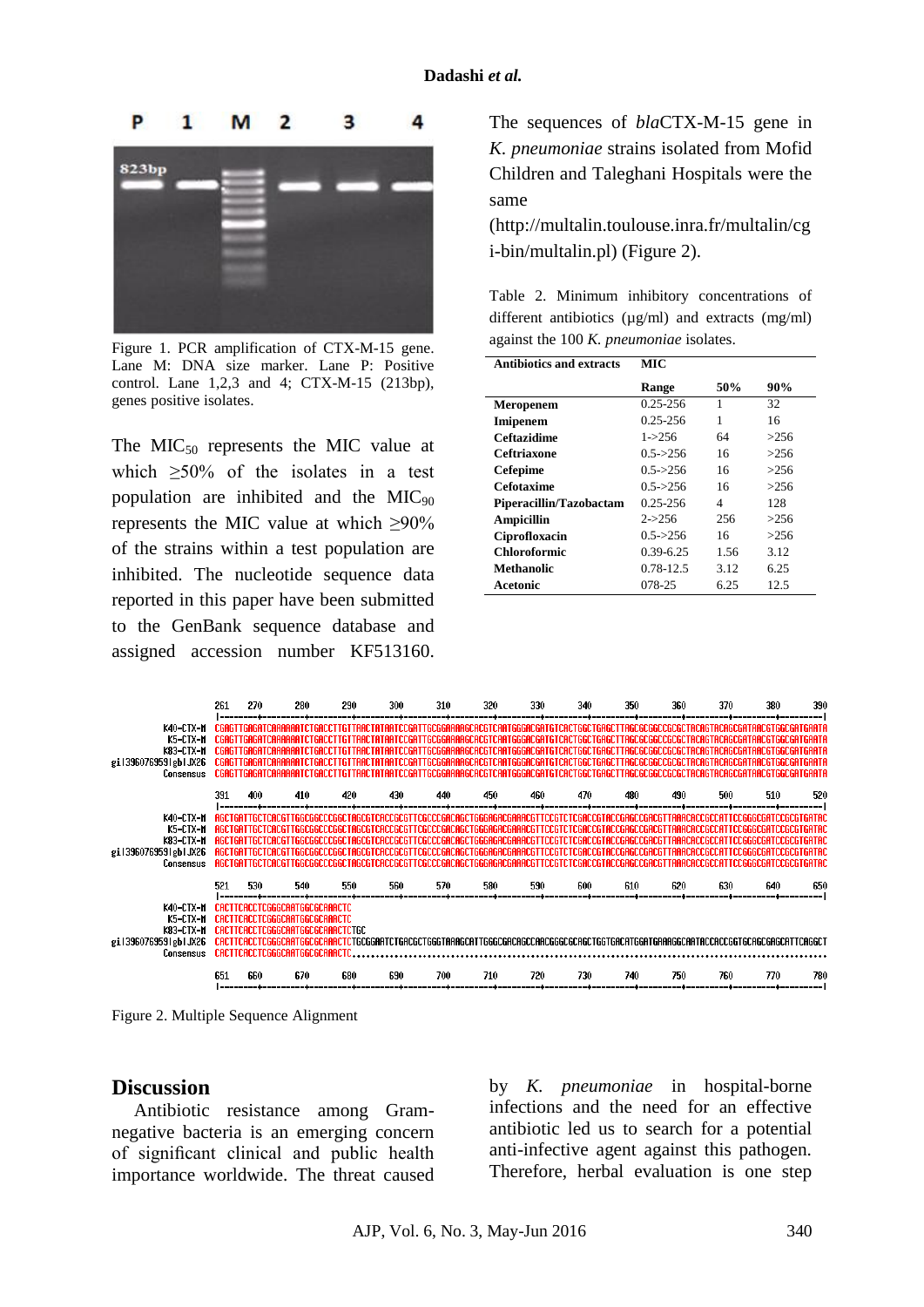toward achieving the natural antibiotic for controlling and treating infection without appearance of resistant strain. In this study, the lowest rates of resistance in isolates were observed for fosfomycin 3 (3%), tigecycline 5 (5%), amikacin 12 (12%), ertapenem 20 (20%), doripenem 20 (20%), meropenem 20 (20%), imipenem 20 (20%) and piperacillin/tazobactam 29 (29%). The highest rates of resistance were observed for ampicillin 73 (73%), cefpodoxime 64 (64%), piperacillin 50 (50%), cefotaxime 57 (57%), aztreonam 56 (56%), ceftriaxone 56 (56%), ceftazidime 54 (54%) and ciprofloxacin 53 (53%). So, the best coverage against the studied isolates was obtained with fosfomycin , colistin and tigecycline. The increasing rate of ESBL production among *K. pneumoniae*  clinical isolates is perturbing and the fact that most of these organisms are multidrug resistant brings serious concern. Recently, CTX-M-15-producing *K. pneumoniae* has disseminated worldwide (Shin et al., 2006). The *bla*CTX-M-15 gene was detected in 30 (62.5%) of 48 ESBLproducing isolates and all were resistant to ceftazidime and cefotaxime. Only a few antibacterial drugs were effective against the ESBL-producing *K. pneumoniae* that were isolated from Mofid Children and Taleghani hospitals. Hence, control and treatment of these infections caused by the above-mentioned bacteria is difficult and treatment protocols to prevent resistant genes spread among clinical isolates should be revised. The antimicrobial activity of *Z. multiflora* has been shown in many studies but antibacterial effects of these plants against ESBL-producing *K. pneumoniae* strains have not been yet studied. Based on the previous studies, avishen-e-shirazi extract inhibits the growth of *E. coli*, *Salmonella spp*, *Shigella spp*, *Staphylococcus aurous* (Mayrhofer et al., 2004), *Enterococcus* spp. (Mir et al., 1998) and *Pseudomonas aeruginosa* (Salarbashi et al., 2014). Motevasel et al. showed that the alcoholic extract of *Zataria* at low concentrations can inhibit

the growth of Gram positive bacteria (Motevasel et al., 2013). Also, Eftekhar reported that *Z. multiflora* essential oil had a considerable *in vitro* activity against the standard ATCC cultures as well as the clinical isolates of *K. pneumoniae*  (Eftekhar et al., 2011). In this study, the MIC and MBC values were 0.015- 2.0 mg/ml for ATCC strains and 0.03 to 0.5 mg/ml for the clinical isolates that are lower than what we obtained. The difference between the results may be because essential oils rather than extracts were used in the study done by Eftekhar. Essential oils show considerable antimicrobial and antioxidant activity because of their carvacrol and thymol content (Eftekhar et al., 2011). In comparison, *Z. multiflora* extract is rich in rosmarinic acid that has been shown to have antimicrobial properties. Plant extracts are also easier and cheaper to get. In 2010, Saei-Dehkordi et al. reported that *P. aeruginosa* growth can be inhibited by 2-8 mg/ml of *Z. multiflora* Boiss essential oil (Saei-Dehkordi et al., 2010). Furthermore, Mahboubi et al. showed that *staphylococcus* growth can be inhibited by 0.5-1 µl/ml of *Z. multiflora* Boiss essential oils (Mahboubi et al., 2010). In our study, we found that the *Z. multiflora* plant extracts had high antibacterial activity against all ESBL-producing *K. pneumoniae* strains isolated from patients and its effective components may provide an alternative treatment for infections caused by multidrug resistant ESBLproducing *K. pneumoniae*. Further studies about the isolation of active compounds and the probable toxicity of plant extracts are necessary to make it as an alternative choice against resistant species. The results of the present study showed that *Z. multiflora* plant extracts had high antibacterial activity against all ESBLproducing *K. pneumoniae* strains isolated from patients in comparison with conventional antibiotics, *in vitro*. We hope that the results of this study contribute to further use of medicinal plants as effective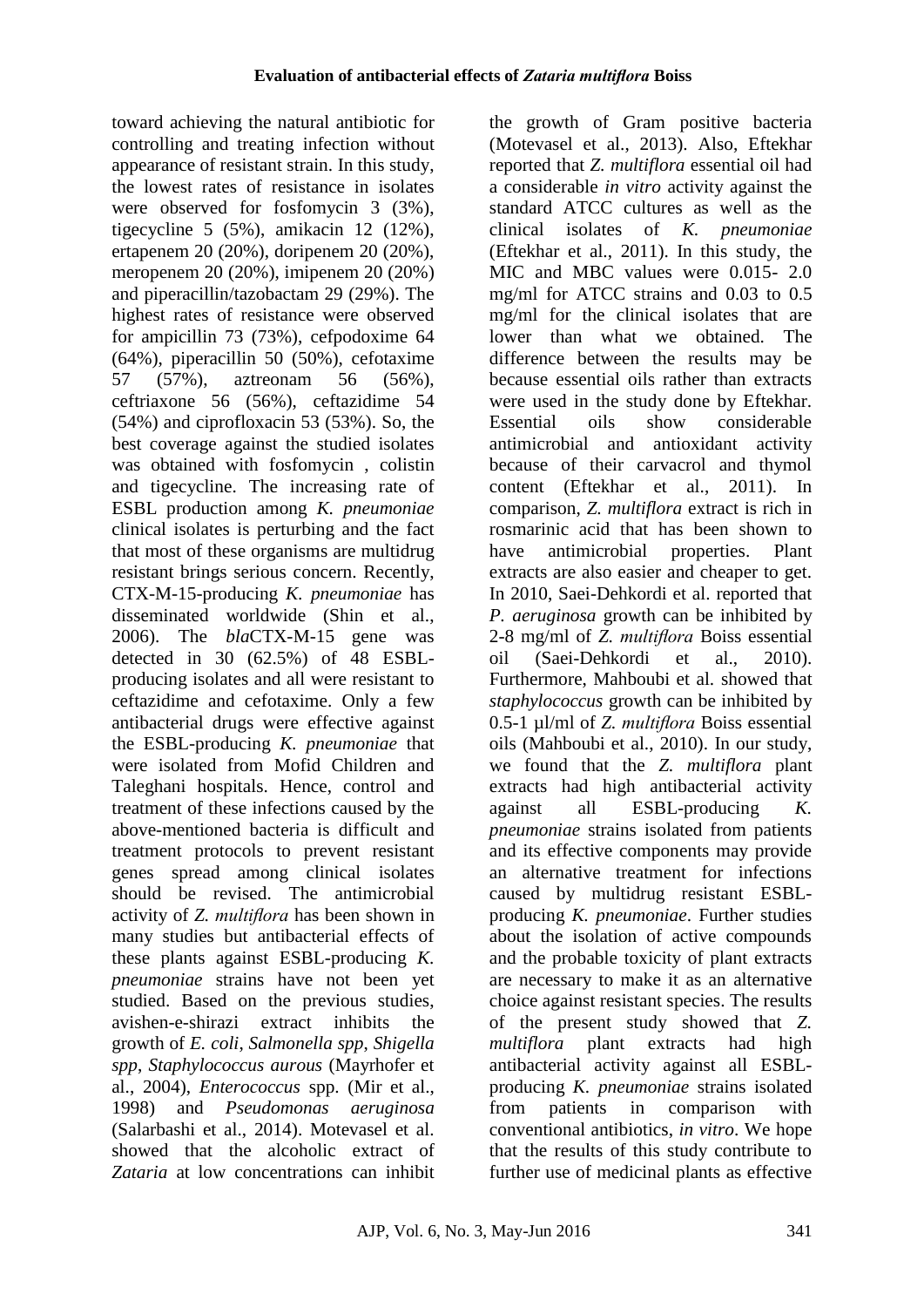treatments for infections caused by multidrug resistant, beta-lactamase producing *K. pneumoniae*.

#### **Acknowledgments**

This work was financially supported by Microbiology Department of Shahid Beheshti University of Medical Sciences, Tehran, Iran.

#### **Conflict of interest**

We declare that we have no conflict of interest.

### **References**

- Al Akeel R, Al-Sheikh Y, Mateen A, Syed R, Janardhan K, Gupta VC. 2014. Evaluation of antibacterial activity of crude protein extracts from seeds of six different medical plants against standard bacterial strains. Saudi J Biol Sci. 21:147-151.
- Betoni JE, Mantovani RP, Barbosa LN, Di Stasi LC, Fernandes Junior A. 2006. Synergism between plant extract and antimicrobial drugs used on Staphylococcus aureus diseases. Mem Inst Oswaldo Cruz, 101: 387-390.
- Bradford PA. 2001. Extended-spectrum betalactamases in the 21st century: characterization, epidemiology, and detection of this important resistance threat. Clin Microbiol Rev, 14: 933-951
- Clinical and Laboratory Standards Institute(CLSI): Performance standards for antimicrobial susceptibility testing. 2012. Twenty-second informational supplement. Document M100-S22 Wayne PC.
- Cowan MM. 1999. Plant products as antimicrobial agents. Clin Microbiol Rev.  $12: 564-582.$
- Devatkal SK, Jaiswal P, Jha SN, Bharadwaj R, Viswas KN. 2013. Antibacterial activity of aqueous extract of pomegranate peel against Pseudomonas stutzeri isolated from poultry meat. J Food Sci Technol,  $50.555560$
- Eftekhar F ZS, Yusefzadi M, Hadian J, Ebrahimi SN. 2011. Antibacterial activity of Zataria multiflora Boiss essential oil against extended spectrum β lactamase produced by urinary isolates of Klebsiella

pneumoniae. Jundishapur J Microbiol, 4: S43-S9.

- Khayr W, Rheault W, Waiters L, Walters A. 2000. Epidemiology of ciprofloxacinresistant Pseudomonas aeruginosa in a veterans affairs hospital. Am J Ther, 7: 309-312.
- Lee SB, Cha KH, Kim SN, Altantsetseg S, Shatar S, Sarangerel O, [Nho CW.](http://www.ncbi.nlm.nih.gov/pubmed/?term=Nho%20CW%5BAuthor%5D&cauthor=true&cauthor_uid=17342056) 2007. The antimicrobial activity of essential oil from Dracocephalum foetidum against pathogenic microorganisms. Internet J Microbiol,45: 53-57.
- Lewis K, Ausubel FM. 2006. Prospects for plant-derived antibacterials. Nat Biotechnol, 24: 1504-1507.
- Mahboubi M, Bidgoli FG. 2010. Antistaphylococcal activity of Zataria multiflora essential oil and its synergy with vancomycin. Phytomedicine, 17: 548-550.
- Martinez-Martinez L, Pascual A, Hernandez-Alles S, Alvarez-Diaz D, Suarez AI, Tran J, [Benedí VJ,](http://www.ncbi.nlm.nih.gov/pubmed/?term=Bened%C3%AD%20VJ%5BAuthor%5D&cauthor=true&cauthor_uid=10390220) [Jacoby GA.](http://www.ncbi.nlm.nih.gov/pubmed/?term=Jacoby%20GA%5BAuthor%5D&cauthor=true&cauthor_uid=10390220) 1999. Roles of beta-lactamases and porins in activities of carbapenems and cephalosporins against Klebsiella pneumoniae. Antimicrob Agents Chemother, 43: 1669-1673.
- Mayrhofer S, Paulsen P, Smulders FJ, Hilbert F. 2004. Antimicrobial resistance profile of five major food-borne pathogens isolated from beef, pork and poultry. Int J Food Microbiol, 97: 23-29.
- Mir N, Sanchez M, Baquero F, Lopez B, Calderon C, Canton R. 1998. Soft saltmannitol agar-cloxacillin test: a highly specific bedside screening test for detection of colonization with methicillinresistant Staphylococcus aureus. J Clin Microbiol, 36: 986-989.
- Motevasel M OM, Zomorodian K, Farshad S. 2013. A Study of the Effect of Zataria multiflora Extract on Methicillin Resistant Staphylococcus aureus. Jundishapur J Microbiol, 6: 5453.
- Nukaga M, Mayama K, Hujer AM, Bonomo RA, Knox JR. 2003. Ultrahigh resolution structure of a class A beta-lactamase: on the mechanism and specificity of the extended-spectrum SHV-2 enzyme. J Mol Biol, 328: 289-301.
- Orencia MC, Yoon JS, Ness JE, Stemmer WP, Stevens RC. 2001. Predicting the emergence of antibiotic resistance by